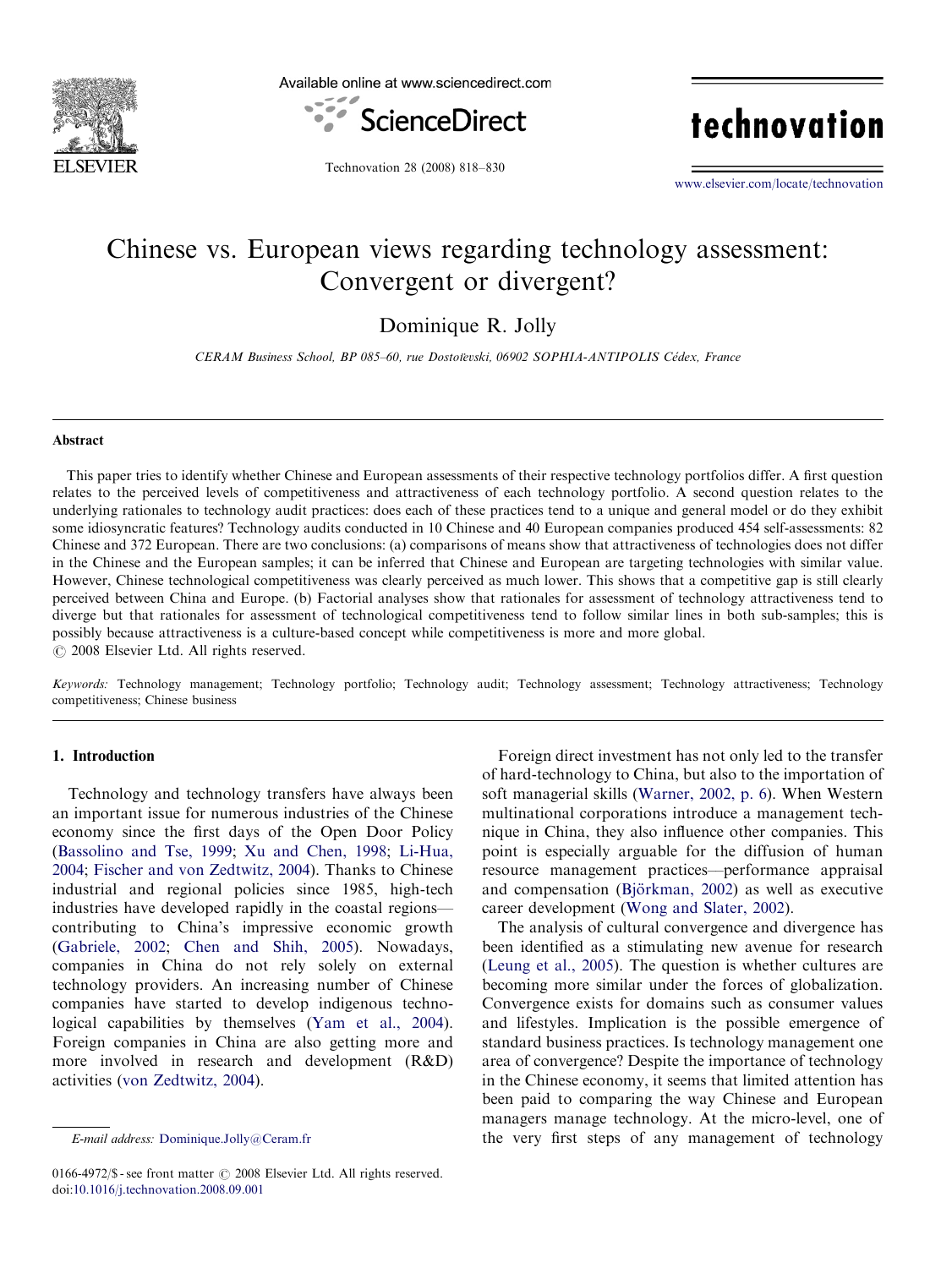(MOT) process is the assessment of the technologies in the company's technology portfolio. Technology assessment is useful for internal purposes, i.e. to define where R&D efforts should be directed and organized, as well as for external strategies, such as potential licensing, forming alliances, targeting acquisitions, etc. [\(Jolly, 2003](#page--1-0)).

This text compares Chinese and European practices in the domain of technology assessment. The question is: do Chinese managers operate similarly or differently from European managers when they assess technologies? Or, more precisely, whether a tool developed in a Western context is used in the same way by Western and Chinese managers? Some arguments might be suggested in favour of localization of the assessment tools (such as cultural differences). On the contrary, some might argue in favour of a universal model due to an acceleration of the globalization process worldwide. The aim of this paper is to shed light on this issue. The answer to this question is important, since if some divergent rationales do exist, these might create discrepancies in the context of economic relationships with a foreign partner (for example, diverging assessments of one given technology). This will be particularly sensitive if a joint activity is concerned.

The paper starts with a review of the existing literature on technology assessment; the focus is on the multi-criteria used for auditing. Then, problems and hypotheses are discussed. This is followed by methodology, results, discussion and conclusion. This study is probably one of the first to compare Chinese technology auditing practices to European ones.

#### 2. Technology assessment

Most models for technology assessment rely on a twodimensional framework [\(Harris et al., 1981](#page--1-0); [Sethi et al.,](#page--1-0) [1985](#page--1-0); [Capon and Glazer, 1987](#page--1-0); [Brockhoff, 1992;](#page--1-0) [Ernst,](#page--1-0) [1998](#page--1-0); [Hsuan, 2001](#page--1-0)). These models consider that there are internal factors which are mainly under the firm's control; these assets depend upon a firm's behaviour and positioning decisions––I will refer to these factors as ''the company's technological competitiveness''. On this axis, the position of one company could be very different from the position of another. There are also external factors that are beyond the firm's control––such as the behaviour of customers, competitors, governments and other stakeholders. I will refer here to these elements as ''the attractiveness determinants of the technology''. Criteria used for attractiveness of a given technology are important for value creation. They are idiosyncratic to the technology: this means that technological attractiveness is similarly structured for all companies competing in this technology.

The next two paragraphs suggest two sets of criteria for evaluating technology attractiveness (Section 2.1) and technology competitiveness (Section 2.2). These lists originated from the literature review, common sense and several workshops conducted with managers involved in

executive training (a previous version was presented in [Jolly, 2003\)](#page--1-0).

#### 2.1. Evaluating technological attractiveness

The attractiveness of a technology appears as a function of various factors. A list of 16 criteria for assessing ''technological attractiveness'' is given in Table 1. The higher the appeal of each criterion, the higher the attractiveness. Semantic differential scales are given on the right for each criterion; these criteria were coconstructed as part of an executive seminar. It is possible to distinguish between four families: the market potential, the competitive situation, the technical potential and the socio-political situation.

#### 2.1.1. The market potential

Market, demand and customers are key drivers when it comes to making decisions about technology ([Bond and](#page--1-0) [Houston, 2003](#page--1-0)). Factors in this category should express the expected commercial reward that can be gained from a

### Table 1

|  | Evaluating technological attractiveness |  |
|--|-----------------------------------------|--|
|  |                                         |  |

| Environmental factors over<br>which the company has a weak<br>control | Weak<br>attractiveness | High<br>attractiveness |
|-----------------------------------------------------------------------|------------------------|------------------------|
| Market potential<br>Market volume opened by                           | Low                    | High                   |
| technology<br>Span of applications opened by                          | Narrow                 | Wide                   |
| technology<br>Market sensitivity to technical<br>factors              | Weak                   | Strong                 |
| Competitive situation                                                 |                        |                        |
| Number of competitors                                                 | Decreasing             | Increasing             |
| Competitors' level of                                                 | Low                    | High                   |
| involvement                                                           |                        |                        |
| Competitive intensity                                                 | Weak                   | Strong                 |
| Impact of technology on                                               | Low                    | High                   |
| competitive issues                                                    |                        |                        |
| Barriers to copy or imitation                                         | Low                    | High                   |
| Dominant design                                                       | Existing               | Nonexistent            |
| Technical potential                                                   |                        |                        |
| Position of the technology in                                         | Declining              | Emerging               |
| its own life-cycle                                                    |                        |                        |
| Potential for progress                                                | Low                    | High                   |
| Performance gap vis-à-vis                                             | Narrow                 | Wide                   |
| alternative technologies                                              |                        |                        |
| Threat of substitution                                                | High                   | Low                    |
| technologies                                                          |                        |                        |
| Potential for unit-to-unit                                            | Difficult              | Easy                   |
| transfers                                                             |                        |                        |
| Socio-political situation                                             |                        |                        |
| Societal stakes                                                       | Threatening            | Supportive             |
| Public support for                                                    | Spartan                | Generous               |
| development                                                           |                        |                        |

Source: [Jolly \(2003\)](#page--1-0).